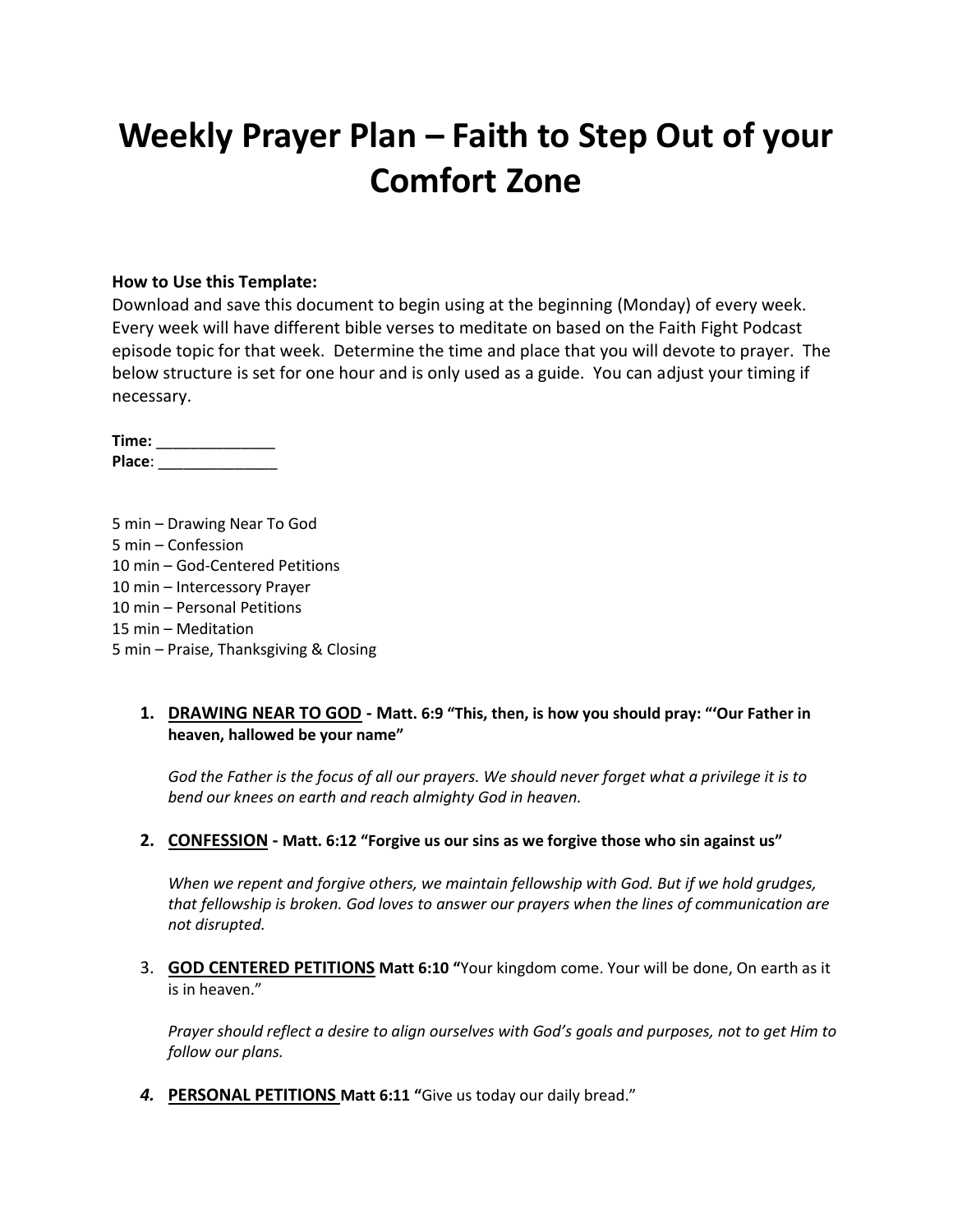*We are dependent upon the Lord for our needs and He wants us to come to Him with our requests.*

5. **MEDITATION Joshua 1:8** "Keep this Book of the Law always on your lips; meditate on it day and night, so that you may be careful to do everything written in it. Then you will be prosperous and successful."

*Meditation is thinking about the word of God to understand what it means in the context of the scripture and how it can apply to your life today. The Word of God is powerful enough to still be relevant in your life today even though it was written thousands of years ago.*

#### **Read through the scripture passages for today as listed below:**

Meditational Verses Monday: Joshua 1:1-18 Tuesday: Proverbs 3:5-6 Wednesday: 2 Timothy 1:7 Thursday: Jeremiah 29:1-23 Friday: Matthew 16:21-28 Saturday: Hebrews 10:19-39 Sunday: Isaiah 30:18-33

**Once you have read the scripture for today, write down your answer to the questions below or any other insight/revelation that you receive in your prayer journal.** 

- 1. Is there a promise to claim?
- 2. Is there a lesson to learn?
- 3. Is there a blessing to enjoy?
- 4. Is there a command to obey?
- 5. Is there a sin to avoid?
- 6. Is there a new thought to carry with me?
- **6. PRAISE & THANKSGIVING 1 John 5:14-15** "This is the confidence we have in approaching God: that if we ask anything according to his will, he hears us. And if we know that he hears us whatever we ask—we know that we have what we asked of him."

*We can end our prayer time with confidence that God has heard our prayer and will answer in His perfect timing. Demonstrate your faith in Him by showing thanks before you see the answer to your prayers.*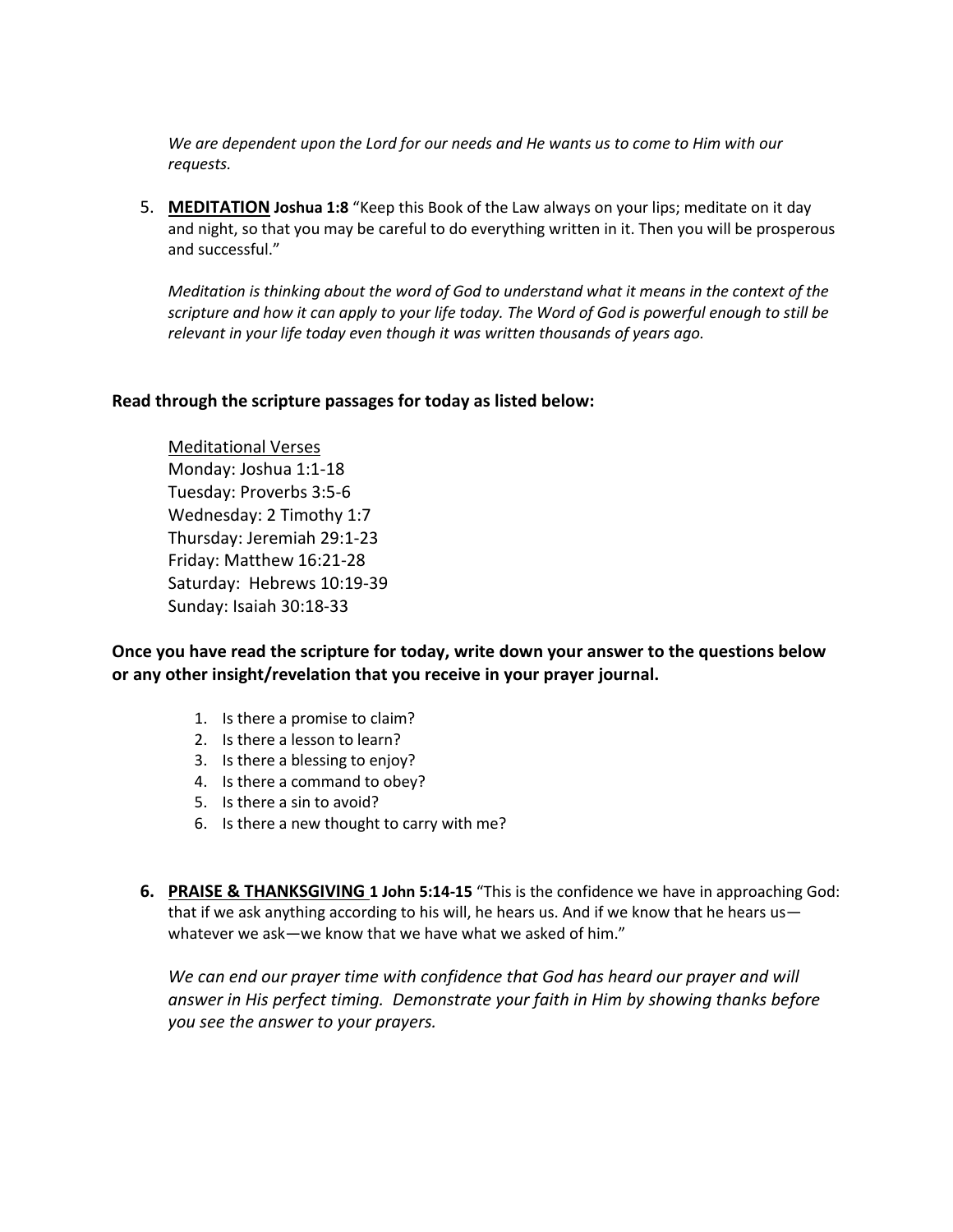# **Bible Verses & Notes – Faith to Step Out of your Comfort Zone**

So we all require faith to step out of our comfort zone and it's so nice and cozy there that we need so much encouragement to every venture out to do anything great. It's our security area and where we feel the most safe and most of the time we don't even want to step out but if we ever want to grow or accomplish something bigger than what we are already doing we will eventually have to step out and make it happen.

*Keep this Book of the Law always on your lips; meditate on it day and night, so that you may be careful to do everything written in it. Then you will be prosperous and successful. Have I not commanded you? Be strong and courageous. Do not be afraid; do not be discouraged, for the Lord your God will be with you wherever you go." - Joshua 1:8-9 NIV*

This verse gives us a promise from God with a condition from us first. When we meditate on the word of God, it will bear fruit in our lives in the form of success. And as we draw closer to God he also promises us that he will Go with us. In Chapter 1 of Joshua, God just have Joshua the position of leader over Israel which was a huge job out of his comfort zone. This chapter is God encouraging Joshua to step out and lead and meditation on the word is key to doing this successfully.

## *For God gave us a spirit not of fear but of power and love and self-control. - 2 Timothy 1:7*

When we are stepping out to do anything there could be a measure of fear that n our hearts. This verse says that that fear is not from God. But God gave us power to pray against spiritual fears, love to deal with people who are intimidating us from moving forward and a smart mind that can reason out anything that needs a logical approach to overcome.

*Trust in the Lord with all your heart, and do not lean on your own understanding. In all your ways acknowledge him, and he will make straight your paths. - Proverbs 3:5-6*

When you rely on God in all you do he will make your paths straight. God can remove obstacles and even cut a path through the wilderness for you. Know that God can remove the fear that exist outside your comfort zone.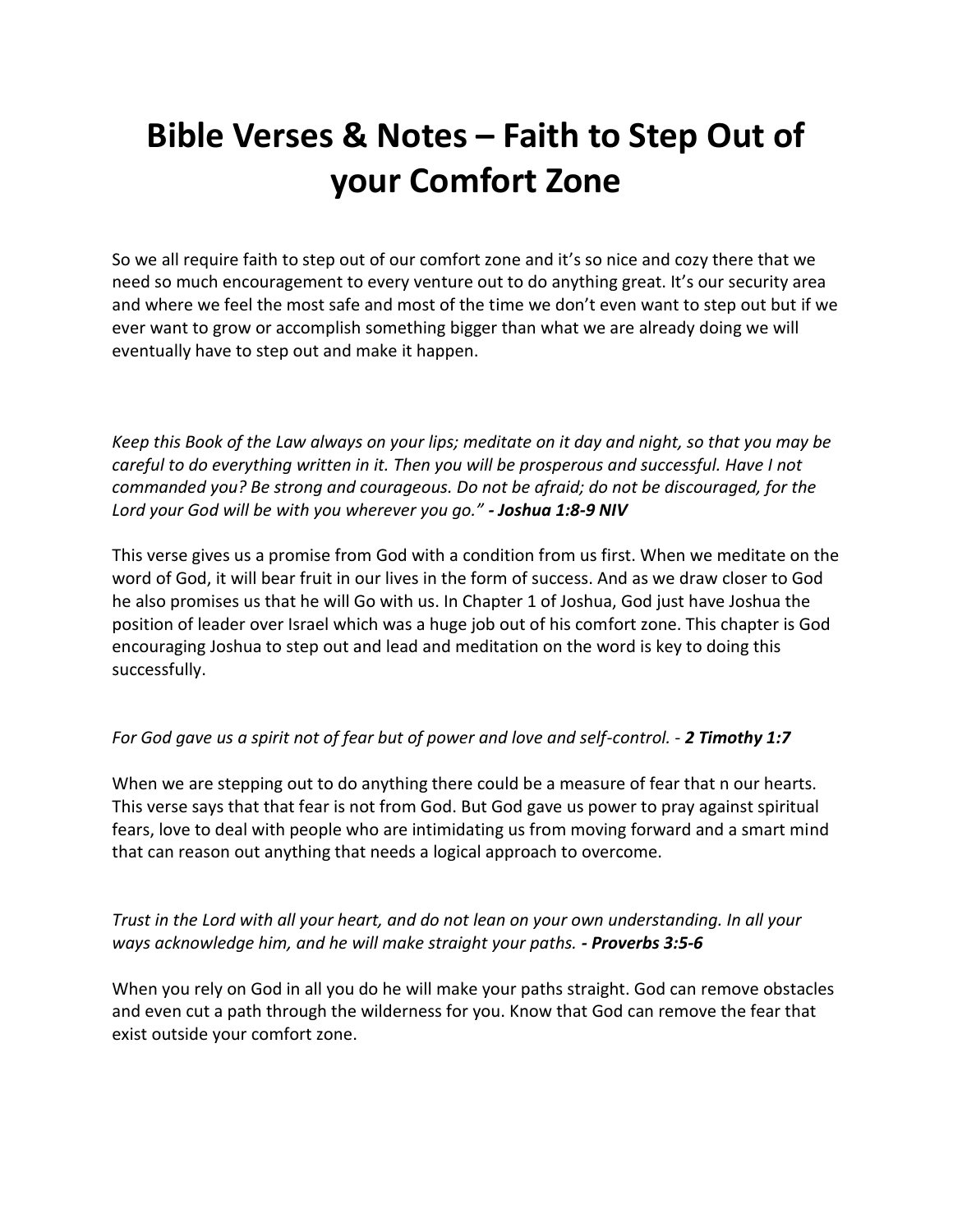### *I can do all things through him who strengthens me. - Philippians 4:13*

This verse should be in your heart as you prepare to step out of your comfort zone. One thing that I would mention though. Before you step out you have to remember to pray to make sure that you are walking in Gods will for your life. He will empower you to do all things through Christ that are in His will for you.

*For I know the plans I have for you, declares the Lord, plans for welfare and not for evil, to give you a future and a hope. Then you will call upon me and come and pray to me, and I will hear you. You will seek me and find me, when you seek me with all your heart. - Jeremiah 29:11-13*

Stepping out of your comfort zone can be very intimidating. This verse promises us a couple things. 1. That God has good plans for us and doesn't intend to harm us. 2. That as we seek him with all our hearts, we will find him. The work is on us to seek after God first with all our hearts and find the will that he has already prepared to walk in. God knows the plans he has for us. We may not know them yet so we need to seek his heart to find them out.

# *Whether you turn to the right or to the left, your ears will hear a voice behind you, saying, "This is the way; walk in it." - Isaiah 30:21 NIV*

This one is a life verse for me. So after we have sought the heart of God and believe that he is leading us in a particular direction, we need to take that first step of faith. In my experience, I have come to realize that it's only after you take that first step in obedience that God will confirm that you are going in the right direction. So step out on faith based on how you believe God is directing you.

## *But be doers of the word, and not hearers only, deceiving yourselves. - James 1:22*

Without application there can be no transformation. The bible calls us to true freedom which is submission to Gods will. This means we need to go into the word of God intentionally. Obedience to the written word of God is prerequisite before God will direct you to step out of your comfort zone to do other things. Your heart must be submitted to him first.

# *Then Jesus told his disciples, "If anyone would come after me, let him deny himself and take up his cross and follow me. - Matthew 16:24*

Being a Christian is not easy. Especially if you are used to doing things a certain way before coming to know Christ. The entire process of conversion is a step out of your former comfort zone because when you were unsaved, you were comfortable living in sin. Now as believers you have a new life in Christ and are joint heirs with him. In stepping out of your comfort zone, it's